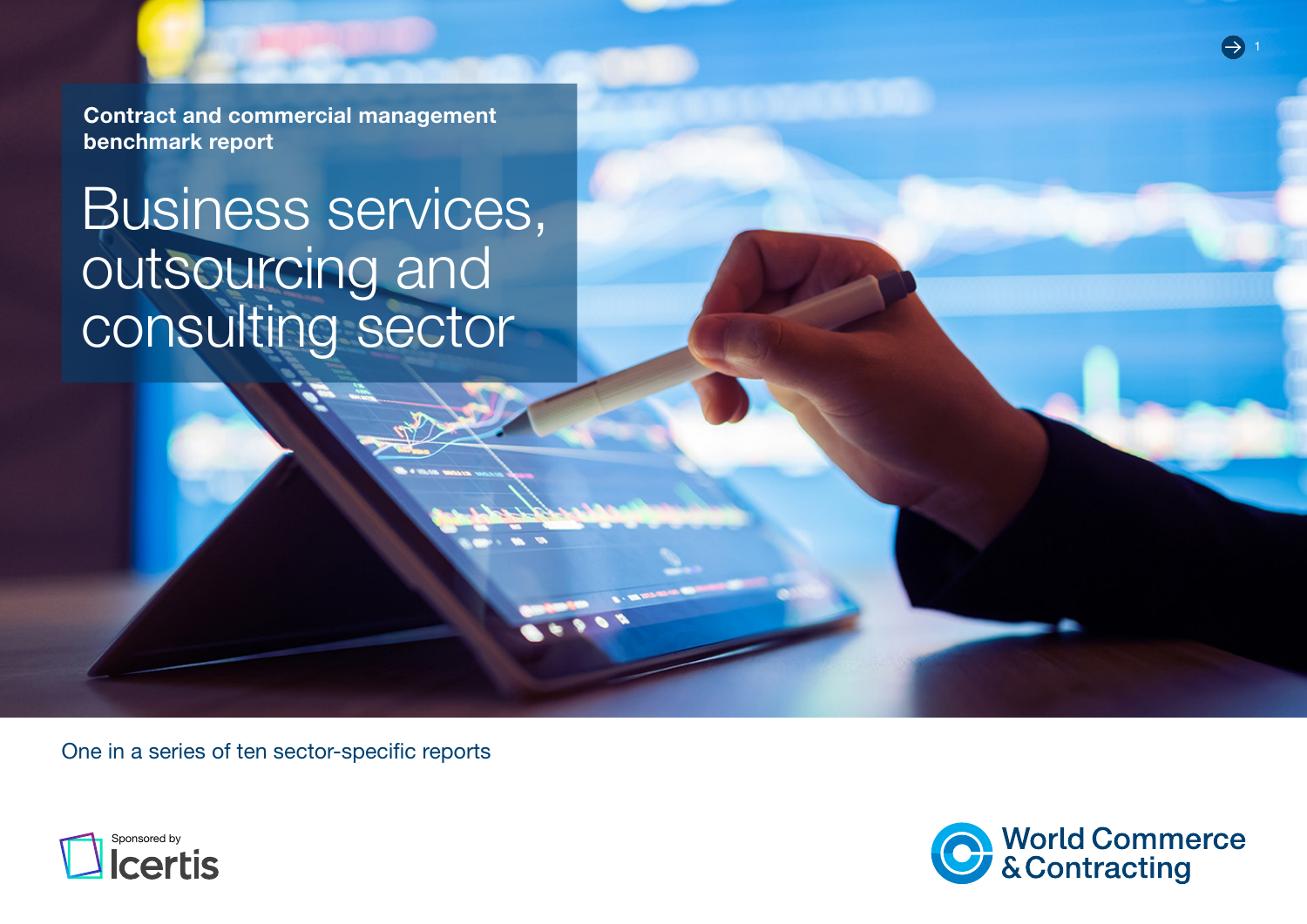## <span id="page-1-0"></span>**Contents**

- 2 Preface
- 3 [Executive summary](#page-2-0)
- 4 [Sector findings](#page-3-0)
- 4 [Priorities for improving CCM](#page-3-0)
- 5 [The nature and extent of executive focus](#page-4-0)
- 6 [The current state of CCM technology](#page-5-0)
- 8 [Contracts and the contracting process](#page-7-0)
- 10 [Resources, organization and reporting](#page-9-0)
- 11 [Responsibilities and time allocation](#page-10-0)
- 13 [CCM objectives](#page-12-0)
- 14 [Measurements](#page-13-0)
- 16 [Barriers to improvement](#page-15-0)
- 17 [Conclusions](#page-16-0)
- 18 [Contacts](#page-17-0)

## Preface

## Abstract

Many organizations in the business services, outsourcing and consulting sector are lagging other sectors in the performance of their contracting process. They could achieve cost and revenue improvements averaging 5–7% of contract value.

## About this report

In the period June – September 2021, World Commerce & Contracting gathered data from more than 800 organizations, providing in-depth visibility into their contracting and commercial capabilities. This report focuses on input from 78 companies in the business services, outsourcing and consulting sector, providing sector-specific analysis and comparison with cross-sector performance and trends.

Please note, hereafter we refer to the 'business services, outsourcing and consulting sector' by the shortened name 'business services sector'.

## How to use the WorldCC benchmark reports

Benchmarking compares against four levels:

Level 1 Your own past performance

Level 2 Others in your sector

Level 3 World-class standards

## Level 4 Goals or vision

This report should be used to make a direct comparison with the current state of others in your sector (Level 2). The *[Benchmark Report](https://www.worldcc.com/Portals/IACCM/Resources/WorldCC-Benchmark-report-2021.pdf?ver=NPQMEljK4Q-meXZLABtd2w%3d%3d) 2021* (published September 2021) provides a cross-sector comparison, but more importantly offers insight to world-class performance, and can therefore be used to measure your current state against those worldclass standards (Level 3).

Drawing from those standards of excellence, you may want to set a future goal or vision that represents an as yet unachieved aspiration and would set you apart from others (Level 4).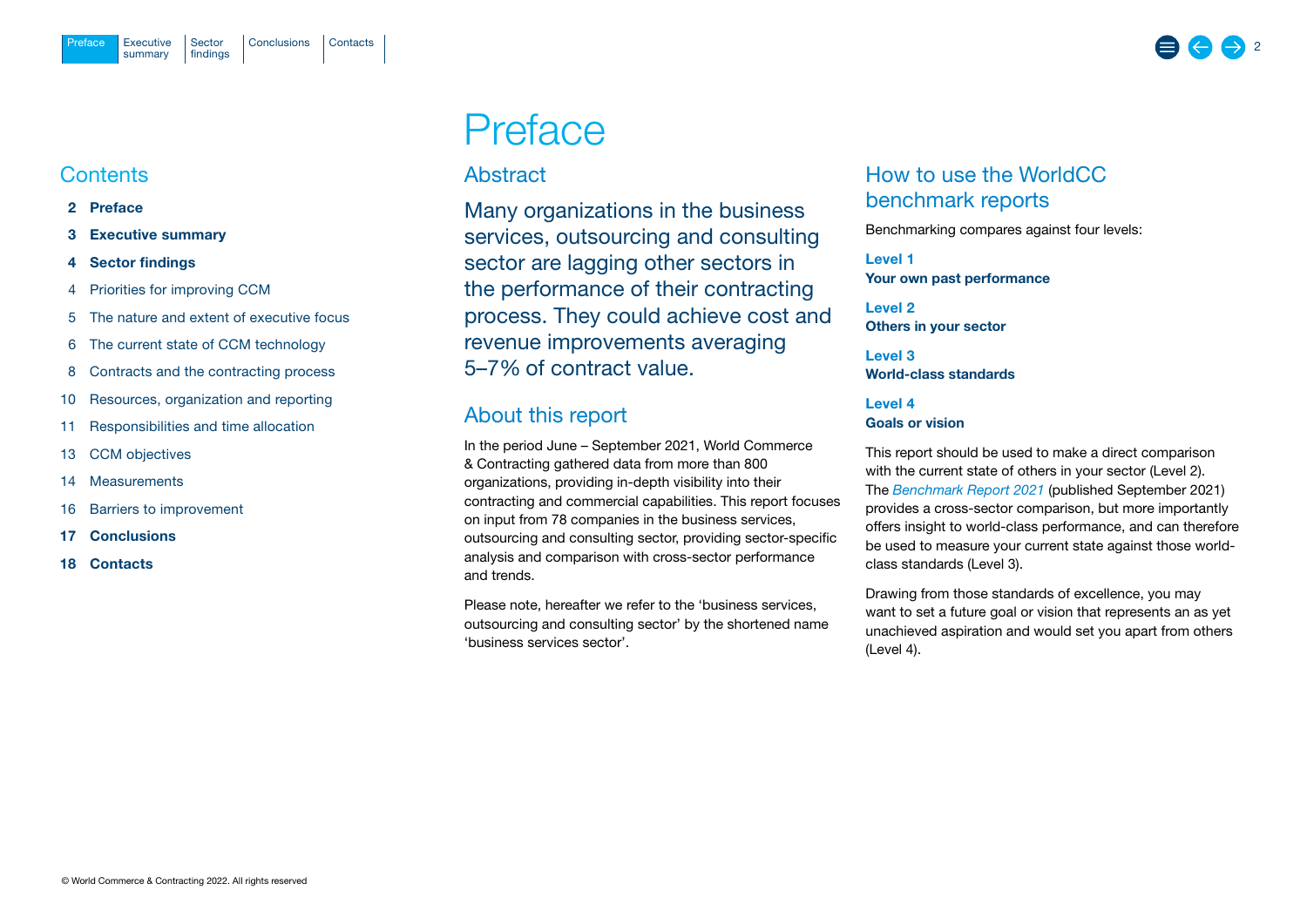## Executive summary

Executive Sector [Conclusions](#page-16-0) [Contacts](#page-17-0)

Sector findings

## "In an efficient market, it should always be cheaper to contract out than to hire."

## Ronald Coase, Nobel-prize winner, from *The Nature of the Firm*.

summary

<span id="page-2-0"></span>[Preface](#page-1-0)

This quote from Ronald Coase lies at the very heart of the business services sector. The underpinning economic argument of lower cost, greater flexibility and reduced need for investment rings even more true now than when it was first written in 1937. The work and research initiated by Coase continues today and lies at the core of studies into the role, purpose and value of contracts.

The intangible nature of business services means that the contract may often be the only tangible component of the transaction. It therefore takes on an added level of importance and purpose. This study confirms that a disproportionate number of organizations from the business services sector occupy top quartile positions in advanced contract and commercial management (CCM) capability and maturity. To grow and to maintain margins, organizations in this sector depend on the quality of their commercial and contracting policies, practices and resources.

From rising inflation to market and supply network disruptions; from rising social expectations to geopolitical tensions, organizations face major macro-level uncertainties. The knowledge-based economies of today and tomorrow are underpinned and enabled by the business services sector. There is growing pressure to significantly enhance delivery and value to help offset and solve the challenges.

The business services sector rose in prominence with the rise of knowledge-based economies. As a sector, it recognized very early on the essential role of contracts and contracting. This recognition went beyond seeing the contracts and the contracting process as a legal requirement, with an appreciation of their role in building the relationships and the offerings that customers required. However, market experience also often led to unacceptable levels of complexity and delay, as the size of contracts and the debates over risk and reward multiplied.

The scale of investment in people, tools, and processes has placed many in this sector in the category of 'leaders of the pack'. With the sector and market maturing over time, customers' service and value expectations have increased, driving the need for higher levels of continuous improvement and innovation. In the next wave of improvement, there is urgent need for simplification, for streamlined processes and for adoption of the next wave of technology to support more dynamic risk and performance management at both a transactional and contract portfolio level. While a 'leader of the pack' in many respects, this is no time for executive focus and investment in CCM capabilities to ease off.



Investment in people, tools, and processes has elevated many in the business services sector to 'leaders of the pack'.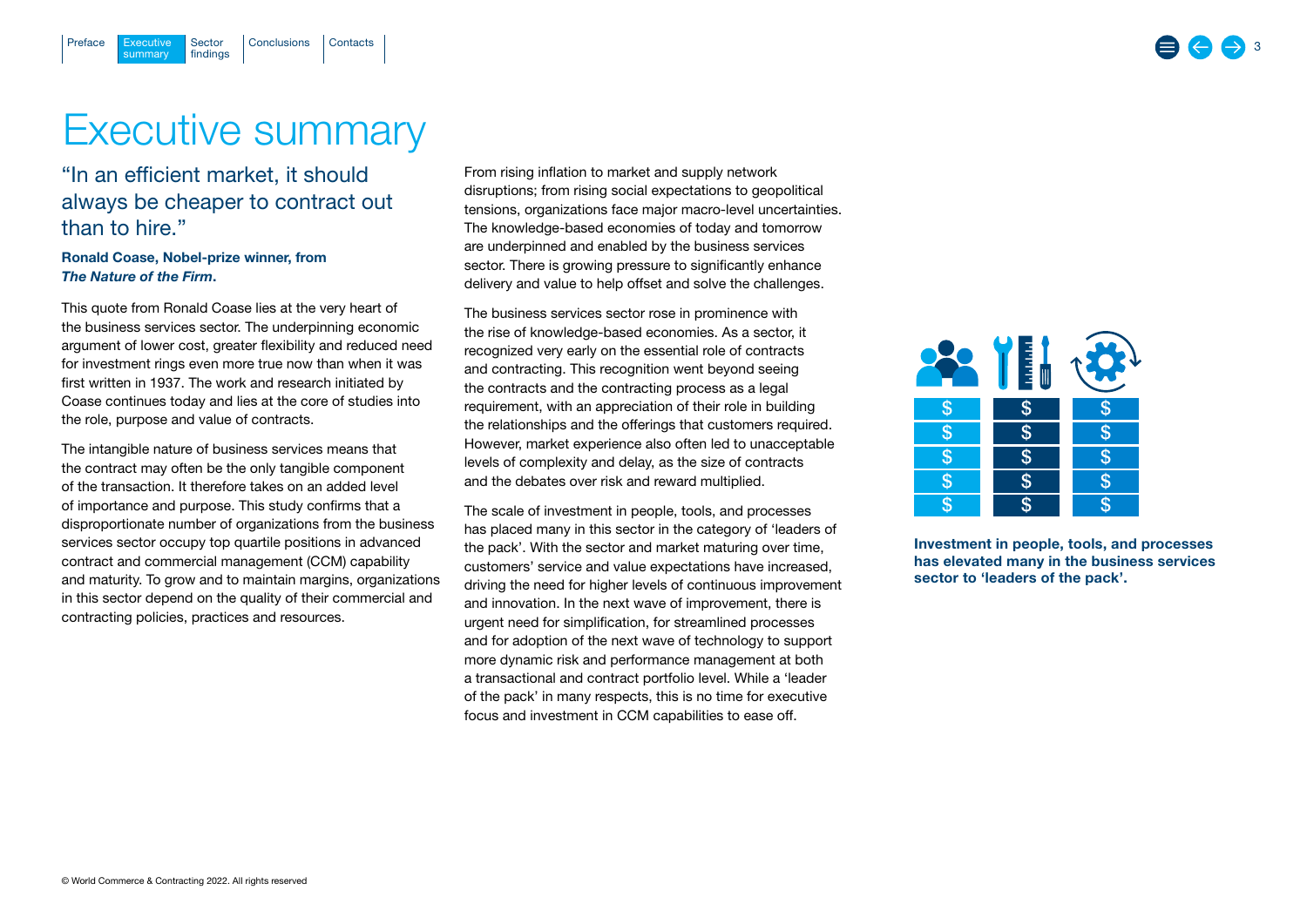## Business services sector findings

## Priorities for improving CCM

**Sector** findings

summary

<span id="page-3-0"></span>[Preface](#page-1-0)

Unlike some other sectors, the focus for commercial and contracting competencies in the business services sector is far more weighted towards sellside operations and this is where there has been greatest investment in people.

Organizations in this sector are no strangers to moving at pace and providing support in volatile and challenging times, with their advice and services acting as important enablers of change for their customers. The CCM role in this sector is often not merely an internal role, but a significant enabler of delivery and performance, including frequent adjustments to the original agreement and the maintenance of a healthy relationship.

[Executive](#page-2-0) Sector [Conclusions](#page-16-0) [Contacts](#page-17-0)

This is reflected in the benchmark which, while showing a ranking of priorities consistent with other sectors, reveals that 'increasing strategic relevance / demonstrating value of CCM' and 'expanding role and contribution' are a higher priority than the cross-sector average, 73% versus 65% and 49% versus 39% respectively.

## The top five priorities for improvement are: (with cross-sector ranking shown in brackets)



© World Commerce & Contracting 2022. All rights reserved

Relative to other sectors, many in the business services sector indicate greater confidence in the quality of their CCM capabilities. This confidence is not something that has just appeared, but has developed through conscious and consistent investment over time. However, it is something that requires sustained focus as competitive capabilities and market expectations mature and grow.

While the need for the adoption of enhanced tools only ranks fifth on the list, the need to develop and implement a digital strategy for contracting is close behind it as a priority.

#### CCM priorities for teams or functions

73% 65% Increasing strategic relevance / demonstrating value 62% 64% Improving internal processes Raising skills of current staff / attracting and retaining talent Expanding role and contribution Selecting, implementing and gaining adoption of tools and systems 50% 50% 49% 39% 40% 40% Developing / implementing a digital strategy for contracting 38% 38% Organizational change 21% 27% **Business** services sector Cross-sector average

Considering the need for improved internal processes, the need for tools and systems, and the need for a digital strategy as a package, this sector stands out in consistently highlighting coordinated action across all three. However, for some, making progress is challenging when CCM resources and responsibilities are dispersed across the business.

Organizational change is perceived to be a relatively low priority, with only 21% ranking it important, and changes in reporting line are also viewed as unnecessary by most. However, as subsequent sections explain, these may be pre-requisite steps for some if they are to improve the value and performance of their CCM resources (see [The nature](#page-4-0)  [and extent of executive focus, page 5,](#page-4-0) and [Resources,](#page-9-0)  [organization and reporting, page 10\)](#page-9-0).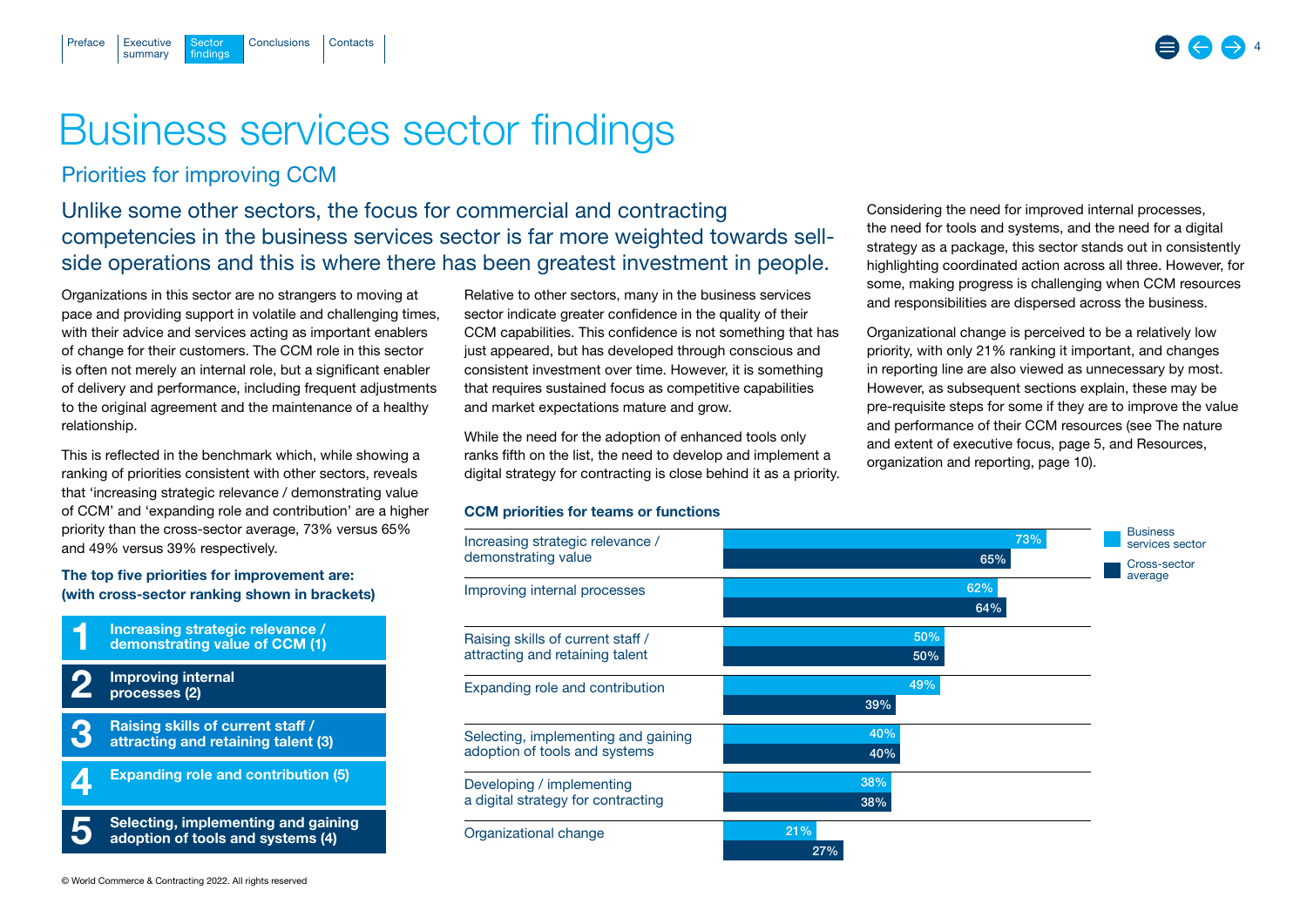<span id="page-4-0"></span>

## The nature and extent of executive focus

While executive interest and focus has been historically high in the business services sector, there is no indication that it is plateauing. 66% of respondents identify that executive attention and interest in CCM capabilities is increasing (versus the cross-sector average of 50%).

This focus flows down to a below-average number saying that there is no real change in interest and activity, and just 4% reporting declining interest and attention. Given the nature of the sector, it is not surprising that no organizations reported that its executives consider it unimportant.

The business services sector shows a similar focus to others in terms of improvement initiatives, though the chart (right) shows some variation in levels of importance and attention. For example, the extent of activity to identify revised measurements is indicative of the push to increase and demonstrate value. There are also indications of the form that this value may take, with an above-average focus in both 'expanding the role' and 'increased role in risk management / governance', plus a focus on 'developing new / revised terms and standards'. In combination, these initiatives should enable CCM groups to create a larger uplift in capability.

The chart shows the key initiatives that are either in process or under consideration, with cross-sector averages for comparison.

#### Initiatives that are being considered (in the context of CCM)

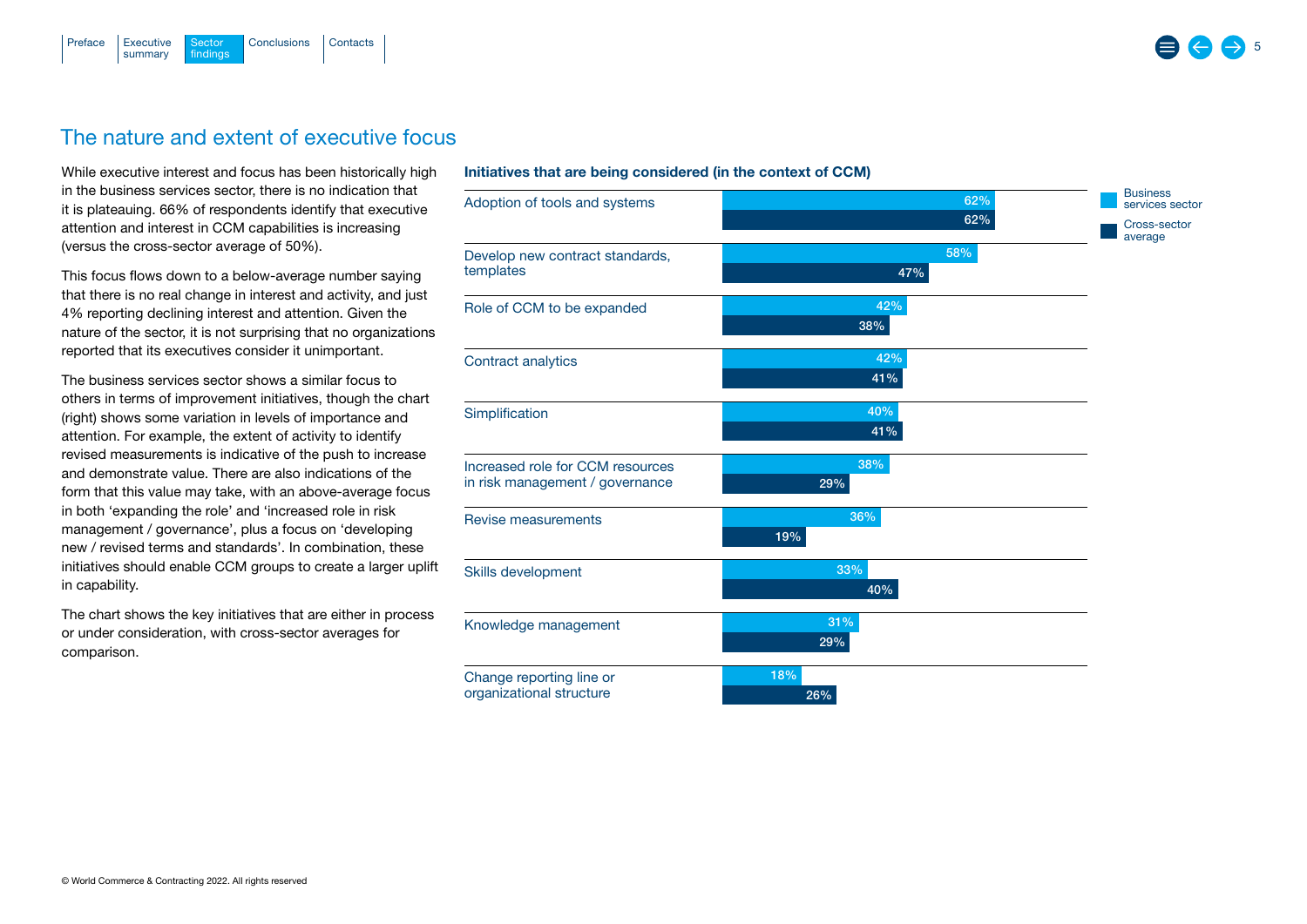<span id="page-5-0"></span>

## The current state of CCM technology

Driven in part by the size and complexity of the contracts and the importance of CCM in delivery, the business services sector has 'lead the pack' in relation to the adoption of CCM enabling technologies. These are often more focused towards supporting post-award delivery performance – repositories of signed contracts, obligations extracted and assigned, overlaid with an ability to track compliance. It comes as no surprise that the benchmark data for technology adoption shows this sector generally ahead of others, with a greater number of technologies either adopted or growing, including:

|                     | <b>Business services</b>                                              | <b>Cross-sectors</b>                                                      |
|---------------------|-----------------------------------------------------------------------|---------------------------------------------------------------------------|
| General<br>adoption | Repository of signed<br>contracts                                     | Repository of signed<br>contracts                                         |
| Growing<br>adoption | Management reporting /<br>dashboard contract<br>obligation extraction | Management reporting /<br>dashboard monitor<br>reviews / approvals status |
|                     | Monitor reviews /<br>approvals status                                 |                                                                           |
|                     | Post-signature monitoring<br>of compliance with<br>contract terms     |                                                                           |
|                     | Contract analytics -<br>individual agreements                         |                                                                           |

There are two additional areas of functionality that are almost at the tipping point between limited adoption and growing adoption – these are 'Ability to assemble standard contracts from templates' and 'Contract analytics – portfolio of agreements'. It should be noted that the true leaders in this space are moving to a capability to develop agreements from clause libraries and to support business use through digitized playbooks and fall-back terms – these are critical steps on a journey to increased speed and streamlined contract acceptance through increased 'self-service' capability.

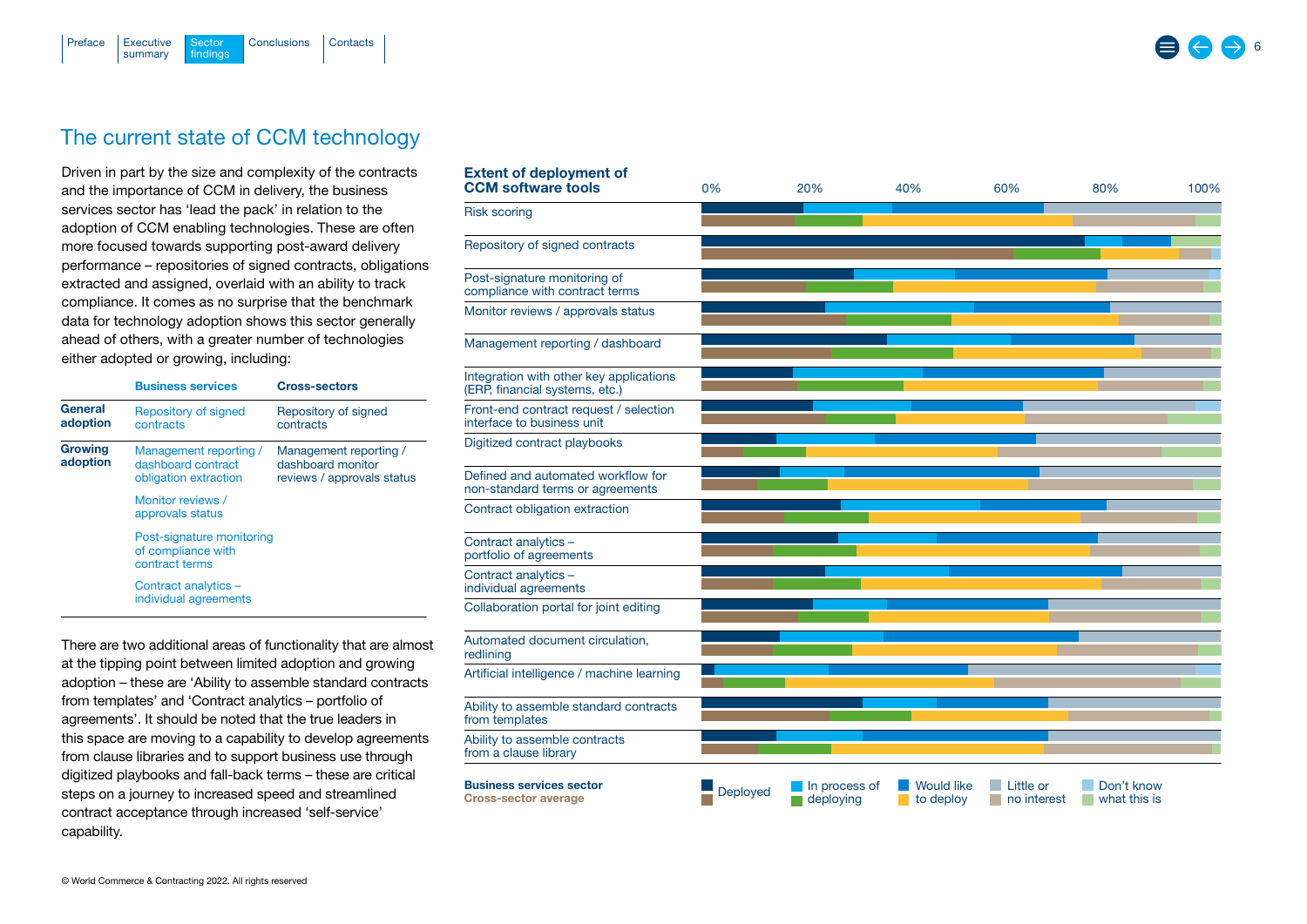#### The current state of CCM technology (continued)

Sector findings

summary

[Preface](#page-1-0)

Other key areas where investment is occurring are 'Integration with other key applications (ERP, financial systems, etc.)' and alignment of technology and CCM digital strategy, as highlighted in the CCM priorities earlier in the report. In combination, this means the sector is likely to show continued leadership and potentially to pull away further from other sectors, where technology skepticism and aversion are in evidence.

[Executive](#page-2-0) Sector [Conclusions](#page-16-0) [Contacts](#page-17-0)

#### For those planning investment in new or upgraded technology, the priorities they identify are:

- Visibility into contracts and contract data
- Improving operational performance
- Improving regulatory / legal compliance
- Being able to find and search contracts
- Achieving integrated data flow
- Improving cycle times.

As this list shows, the combined investments in CCM digital strategy and technology are focused on being able to extract, analyze and create impact from CCM data, potentially making this sector the one to watch in relation to Commercial / Contract Data Management (CDM). Such an approach underpins enhanced knowledge management, flows, and progress to date means 30% in the sector are saying their approach is mature or widely deployed, putting them ahead of the cross-sector average of 23%.

In line with the strategic priority of increasing the CCM role in risk management, there is a high interest in risk scoring with two-thirds of organizations either implementing or interested in doing so.

So what barriers do CCM groups face when trying to acquire and deploy technology? Budget (63%) and building consensus across stakeholders (59%) are the leading obstacles, in line with the cross-sector average. Identifying an executive sponsor is next (40%), slightly higher than the

cross-sector. Achieving alignment with IT strategies and concerns over data security complete the list (34% and 25% respectively) – both lower than the cross-sector average.

While barriers remain, investment to date suggests that many in the sector have found ways to create business /

#### Levels of interest in and adoption of CCM technology

value cases for technology investments and the scale of executive interest suggests that the door is open to future acquisitions and deployment. Given its dependence on contracts and contract performance, this sector more than many has a highly compelling business case for investment and the value that it represents.

> sector Cross-sector average



- 
- 2. Management reporting / dashboard
- 3. Monitor reviews / approvals status
- 4. Ability to assemble standard contracts from templates
- 5. Integration with other key applications (ERP, financial systems, etc.)
- 6. Post-signature monitoring of compliance with contract terms
- 7. Front-end contract request / selection interface to business unit
- 8. Contract obligation extraction
- 
- 10. Risk scoring
- 11. Contract analytics individual agreements
- 12. Contract analytics portfolio of agreements
- 13. Automated document circulation, redlining
- 14. Ability to assemble contracts from a clause library
- 15. Defined and automated workflow for non-standard terms or agreements
- 16. Digitized contract playbooks
- 17. Artificial intelligence / machine learning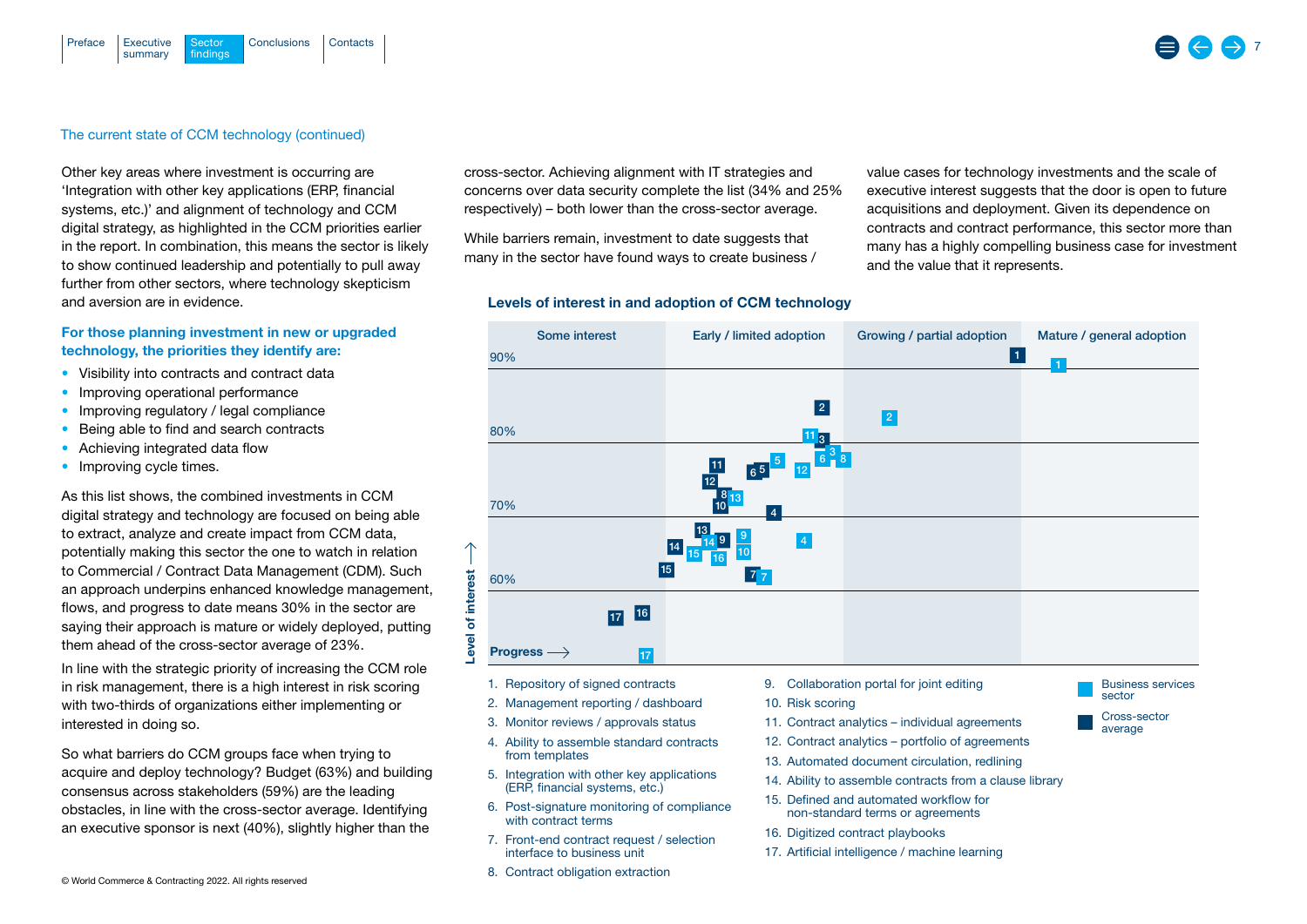<span id="page-7-0"></span>

## Contracts and the contracting process

When analyzed by complexity-level, contract portfolios in the business services sector confirm an interesting, but perhaps unsurprising, split between sell-side (where complexity is higher) and buy-side. This carries through also when compared against other sectors and highlights the role of many organizations in this sector as 'business systems integrators', bringing together a mixture of internal and external capabilities to service a larger customer requirement. This explains the earlier highlight in relation to the strategic priority of increased involvement in risk management.

Contract duration in the sector is reported as being shorter than the cross-sector averages, with medium-complexity contracts at 2.5 years (versus 3.2 years) and high-complexity contracts at 4.8 years (versus 5.8 years). There is no strong trend pattern in contract duration – 23% of respondents report an overall decrease (compared with 19% across all sectors), 29% (versus 30%) see them increasing, and 48% (versus 51%) say they are remaining static.

Given the diversity of contract types in this sector, shifts in contract term are not surprising. There is some indication that more complex forms of agreement, requiring significant investment to achieve long-term value, are among those where the term is tending to increase. For core services, reliability and value are starting to take precedence over regularly competing for lower cost.

### Contract duration



#### Trend pattern in contract duration



When looking at how terms and conditions are deployed, this sector 'leads the pack' with 30% using a standard terms database and 14% including pre-approved fallback term options. This compares favorably with 20% and 8% respectively across all sectors. This is an example of where the sector has combined knowledge, skills, and technology to reduce friction and drive performance in terms of cycle times (as covered further in [Measurement, page 15\)](#page-14-0).

With its greater focus on sell-side contracting, it is not surprising that the sector is more likely than average to use the counter-party's terms, 46% versus 34%, although these are subject to negotiated amendment in about 80% of cases. Across all contracts, about 64% undergo some form of amendment, which is a likely consequence of the oftenbespoke or customized nature of the services provided. This aligns with the importance of negotiation in terms of the role and responsibilities of CCM practitioners in this sector ([see Responsibilities and time allocation, page 12\)](#page-11-0).

As one way to increase customer acceptance of supplier terms, and also to achieve greater efficiency in implementation and performance, the business services sector is investing in simplification. 35% of sell-side organizations have implemented some form of simplification versus the cross-sector average of 26%. A third of these implementations involve a complete redesign that includes language, structure and visualization, which is about 2.5 times the cross-sector average.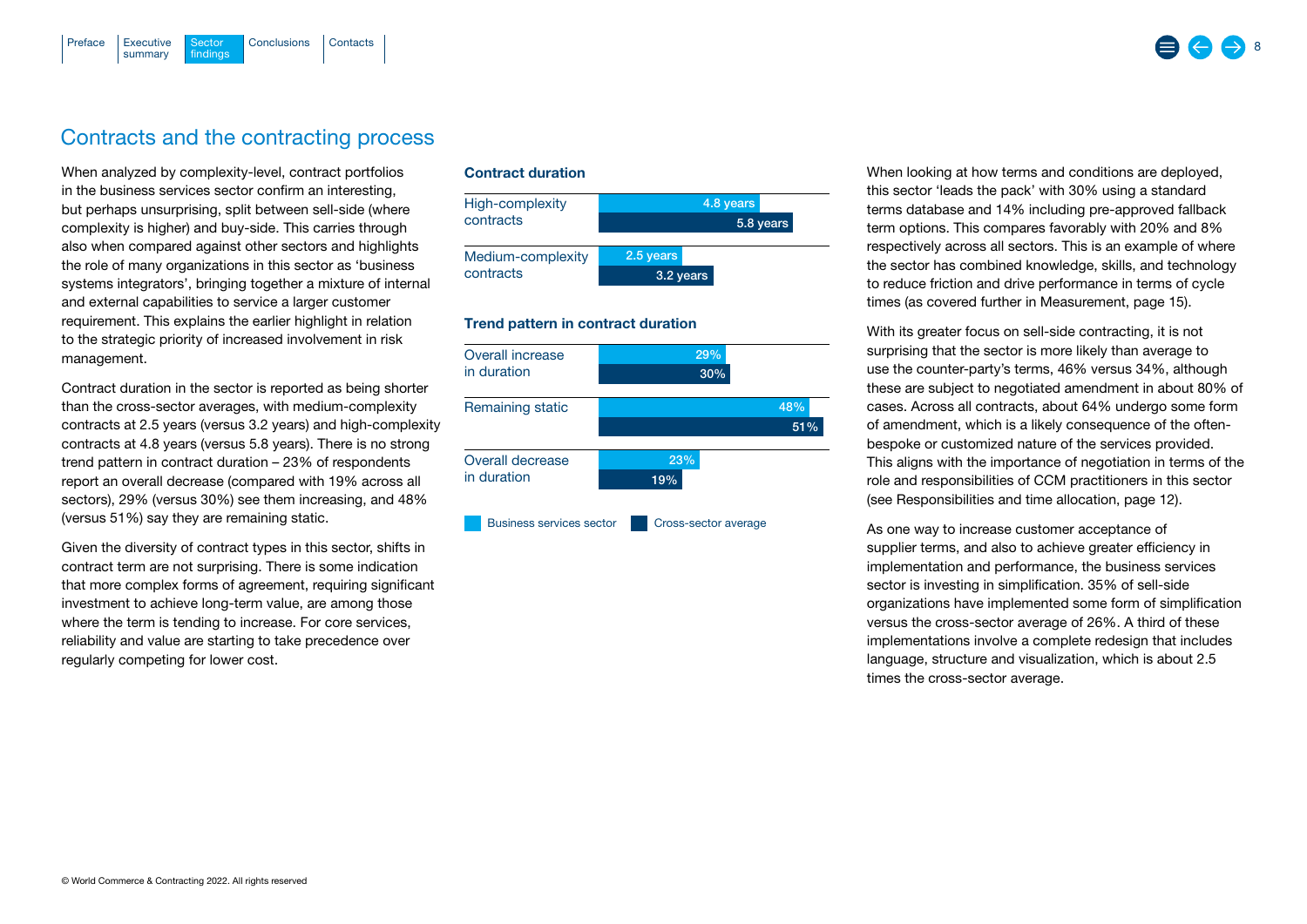#### [Executive](#page-2-0) Sector [Conclusions](#page-16-0) [Contacts](#page-17-0) summary Sector findings [Preface](#page-1-0)

#### Contracts and the contracting process (continued)

In terms of the types of contracts in use, this sector is largely in line with other sectors, albeit with a lower usage of performance-based contracts (26% versus 30%), but a significantly higher usage of both relational / collaborative and agile contracts (22% versus 12%, and 7% versus 5% respectively). As-a-Service and outcome-based contracts were broadly in line with the all-sector averages (43% and 26% respectively). This is an area where many seem aware of a need for change and hence the previously noted priority to develop alternative contract models, as well as the tools and systems through which they can be managed. This is also recognized as an important area for market and competitive research.

The subject of contract and commercial models goes to the heart of improved risk management and a more aligned approach between service suppliers and their customers. In this context, many in the services sector appreciate the need to better educate their customers and help them appreciate the merits of alternative models.

When looking at involvement of CCM resources across the portfolio of contracts based on complexity, there is a skew towards involvement on medium- and high-complexity contracts with only 56% (versus 67% all-sector) being involved in low-complexity contracts. This flows through to a below-average percentage of functional resource used to support them – clearly both of these being positive efficiency indicators.

Finally, while there is commonality with other sectors in relation to the engagement with particular types of transaction or agreement, there is a demonstrable increase in activity in relation to the Statement of Work and Service Level Agreements. This is driven by the service-based nature of delivery and the importance of CCM in delivery.

The table below shows responses to the question: 'In the context of your organization's business activity, how frequently do you have substantial input to the following contract or relationship documents/offerings?' The percentages represent those who answered either 'all the time' or 'most of the time'.

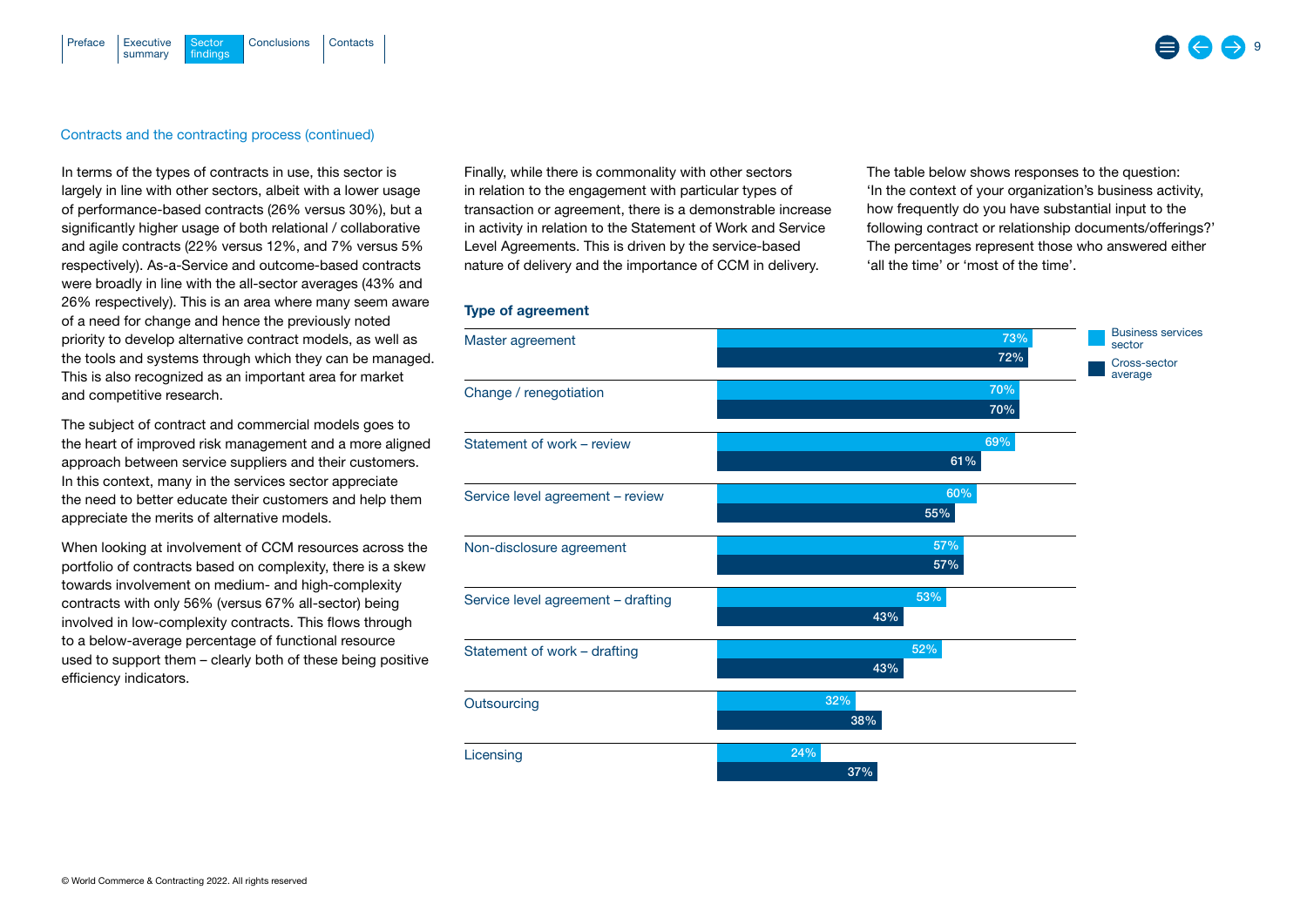## Resources, organization and reporting

[Executive](#page-2-0) Sector [Conclusions](#page-16-0) [Contacts](#page-17-0)

**Sector** findings

summary

<span id="page-9-0"></span>[Preface](#page-1-0)

While the likelihood of having dedicated CCM resources in the business services sector is in line with other sectors (71% versus 69%) the level of headcount is some 45% higher than the cross-sector average representing a significant investment.

There is also a significant increased clarity in who is responsible for both contract and commercial management (71% versus 63%, and 63% versus 58% respectively, compared to the cross-sector averages). Although models for support may vary, very few respondents report a lack of clarity in roles and responsibilities.

Where there are dedicated CCM resources, 27% report into the Legal function – almost double the cross-sector average – and a further 34% having no consistent or a variable reporting line. The greater role of Legal in the business services sector also impacts the frequency and type of engagement for CCM staff – often leading to greater emphasis on post-award activities.

Where there is no dedicated CCM resource, the capability is delivered through project or program teams in 43% of cases (versus 18%) and a mix of sources in 29% of cases, resulting in a 'forward deployed' capability with close proximity to delivery.

Overall, 32% of the total workforce is in some way involved in contract management activities – for example, stakeholders in pre-award review and approval; fulfilling obligations or overseeing performance; negotiating or managing change. This is substantially higher than the cross-sector average of 26%. The delivery focus of CCM in this sector and the 'forward deployed' nature of the organization increases the team-based approach to CCM capability.

This said, the higher number of people involved in CCM and the dispersed nature of the capability does not in general translate to a lack of co-ordination. In relation to organizational design, this sector is in line with the cross-sector averages of centralized, center-led, and matrix structures. It is higher (19% versus 13%) in relation to a variable structure depending on the business, but significantly lower in terms of the use of decentralized structures (6% versus 11%). Essentially, some businesses continue to place CCM capability at a business unit or business division level – and it is these that are primarily lagging in terms of technology and areas of added value. While they are close to the business, they inevitably operate at a more tactical and transactional level.

Perhaps not surprisingly, this sector is 'leading the pack' in relation to the use of both offshore and offshore captive centers (38% versus 22%, and 16% versus 7% respectively) with these being focused on contract review / discovery and accounts payable / receivable.

## CCM reporting

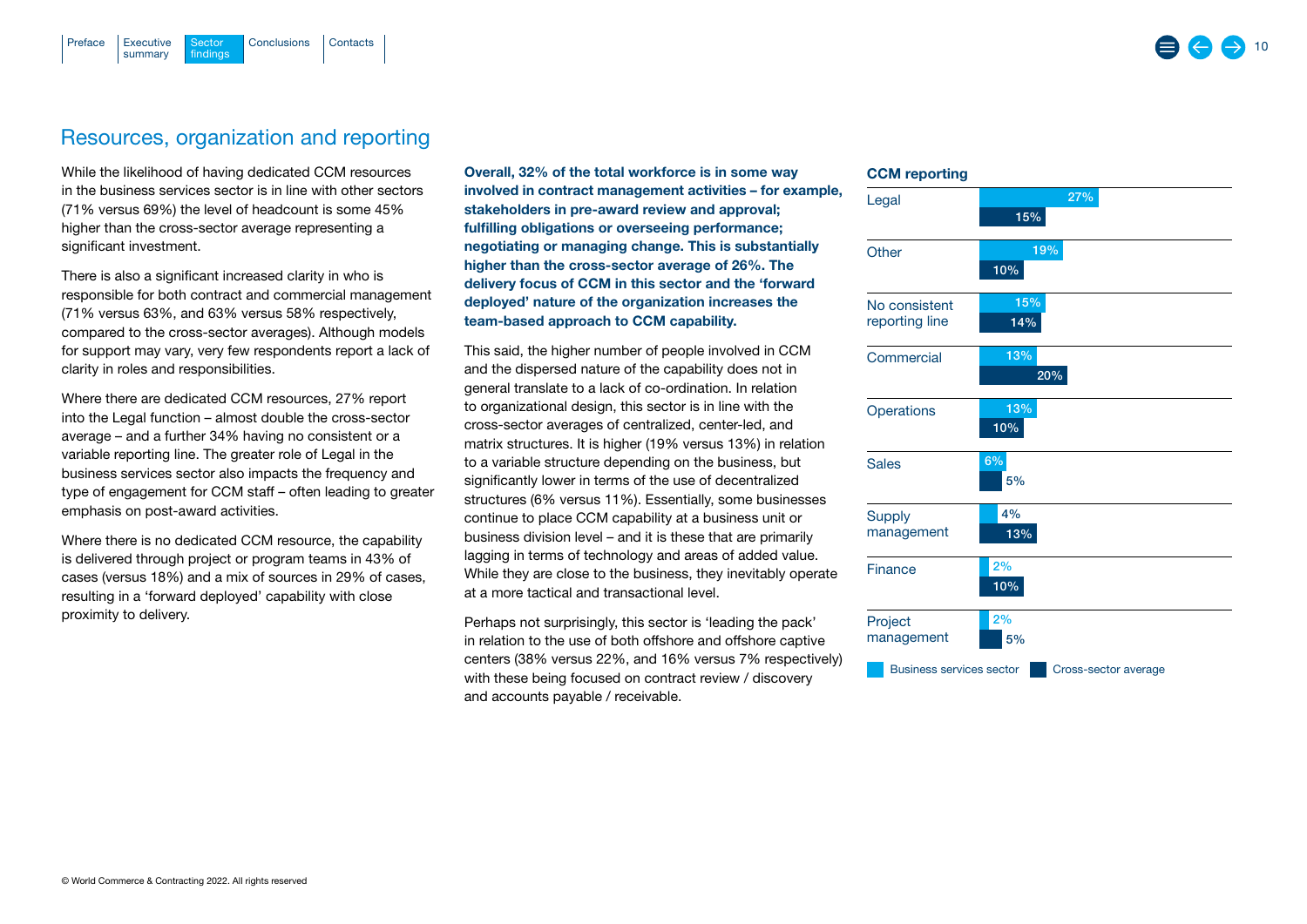<span id="page-10-0"></span>

## Responsibilities and time allocation

In terms of the top ten responsibilities (i.e. those mentioned with the greatest frequency as core responsibilities), the business services sector is similar to the cross-sector averages in relation to the bid / supplier selection phases of the pre-award lifecycle (bid review / input, draft / develop contracts, and negotiate).

When we look at both the pre-bid / supplier selection and the post-award phases, we see an often-significant increase in responsibilities in areas such as, establish commercial / contracting strategy, pre-bid market engagement, and postaward contract management. There is also a higher level of responsibility in the area of supporting change initiatives, possibly driven by the closeness with operational delivery and the requirement for continuous improvement.

The chart (right) shows the top ten responsibilities compared to the cross-sector average.

While there is a wide range and level of responsibilities in this sector, the areas of specific engagement are more concentrated. They also split between pre- and postaward. The top three areas of activity occupy more than 50% of the CCM resources. This concentration of effort aligns with the scale of investment in dedicated resources, the greater clarity in roles and responsibilities and the importance they have to successful delivery. The areas of greater than average responsibility highlighted above, early in the lifecycle and during delivery, resonate with wider WorldCC research and insights as being areas that can drive increased value and reduce value leakage, while also increasing relevance at the business level – all elements identified in the report as areas of executive focus.

### Top ten responsibilities



The chart (below) shows responsibilities in a different form and reflects answers to the question 'In the context of specific contracts, who has primary responsibility for the following activities?' The percentage represents those who answered 'my team' (i.e. CCM).

## Primary responsibility for the following activities

| Setting negotiation             | 46%                  |
|---------------------------------|----------------------|
| strategy                        | 44%                  |
| Reviewing                       | 45%                  |
| requirements                    | 32%                  |
| Setting / negotiating           | 23%                  |
| price                           | 24%                  |
| Relationship                    | 21%                  |
| management                      | 29%                  |
| Sub-contracting                 | 21%                  |
|                                 | 29%                  |
| <b>Evaluating cost</b>          | 16%                  |
|                                 | 20%                  |
| Performance                     | 14%                  |
| management                      | 26%                  |
| <b>Business services sector</b> | Cross-sector average |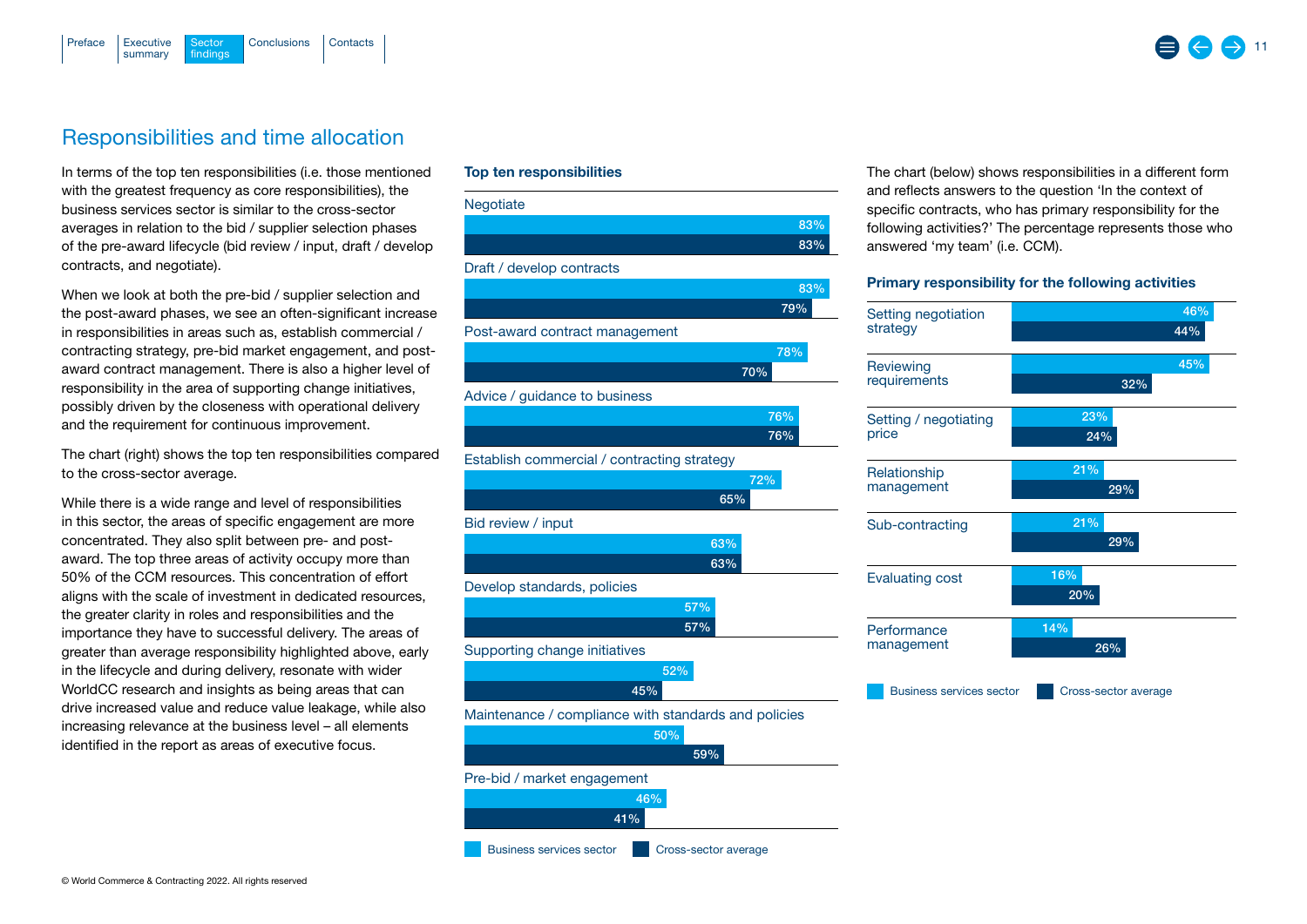<span id="page-11-0"></span>

### Responsibilities and time allocation (continued)

In the business and services sector, there is a greater alignment of responsibilities about where time is spent (workload distribution) with the top three responsibilities consuming about half of the time. Equally, there is a higher-than-average allocation of time to pre-bid / market engagement activity and leading change initiatives, both of which support the strategic objectives highlighted earlier in this report.

The top ten activities in terms of resource allocation, compared to the cross-sector average, are shown in the chart (right).

### Where time is allocated (top ten)

| Post-award contract management<br>18%<br>(15%)                     |  |  |
|--------------------------------------------------------------------|--|--|
| Draft / develop contracts<br>18% (15%)                             |  |  |
| Negotiate<br>15%<br>$(14\%)$                                       |  |  |
| Advice / guidance to business<br>7%<br>(8%)                        |  |  |
| Bid review / input<br>$7\%$<br>(7%)                                |  |  |
| Pre-bid / market engagement<br>5% (4%)                             |  |  |
| <b>RFx preparation</b><br>$4\%$ (4%)                               |  |  |
| Establish commercial / contracting strategy<br>$3\%$ (4%)          |  |  |
| Develop standards, policies<br>$3\%$ (3%)                          |  |  |
| Maintenance / compliance with standards and policies<br>$3\%$ (3%) |  |  |
| New commercial models / forms of contract<br>$3\%$ (2%)            |  |  |

Business services sector (Cross-sector average)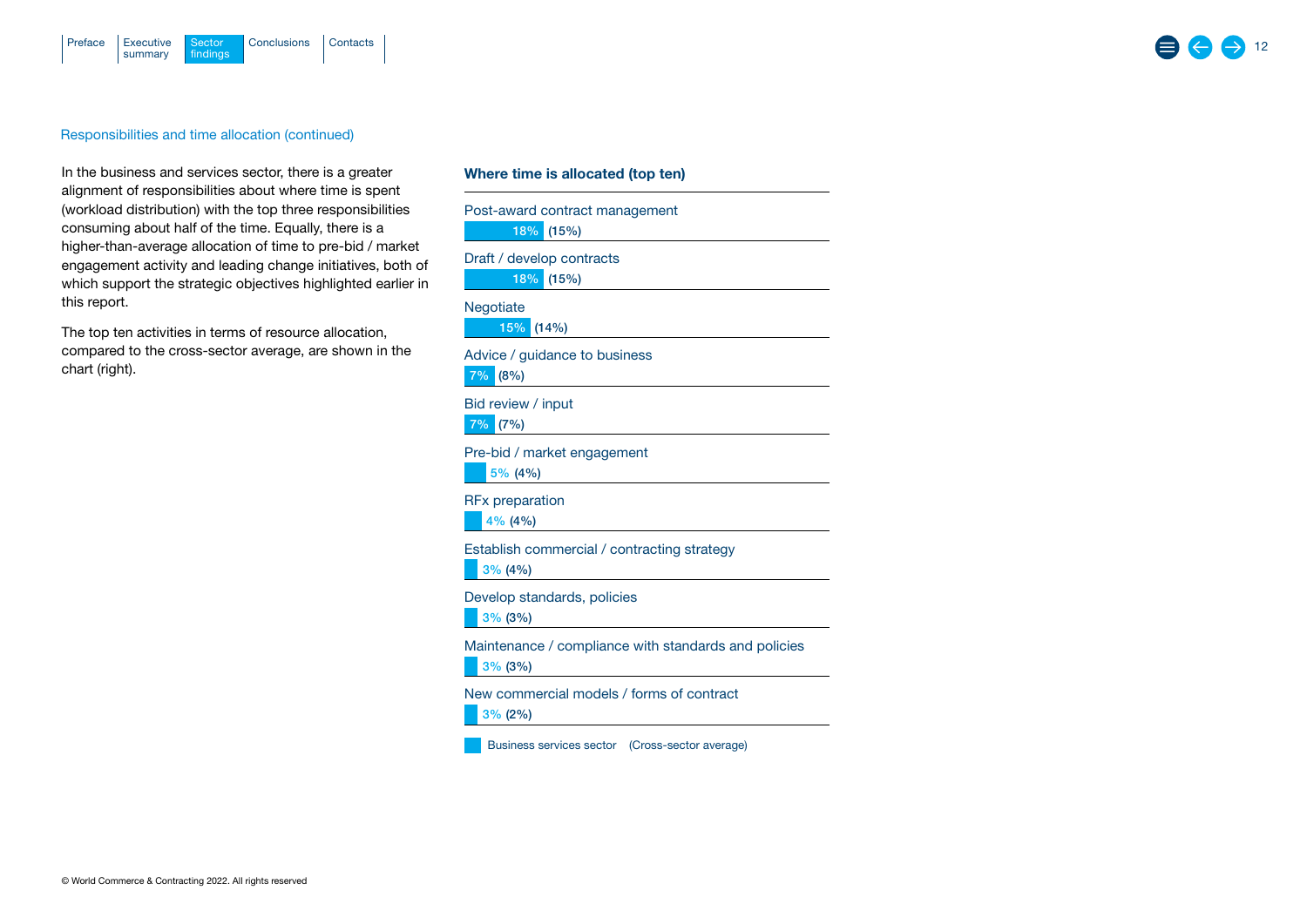<span id="page-12-0"></span>

## CCM objectives

The ranking of the leading CCM objectives in the business services sector is similar to the cross-sector average. 'Risk mitigation' is the dominant factor for both contract management and commercial management. However, in relation to contract management, it stands well above the remaining objectives in terms of importance. In the context of commercial management, the top five objectives are more evenly distributed in importance.

## Primary objectives for contract management (cross-sector average ranking in brackets)



The higher ranking for 'manage change' relates to the service-based nature of the contracts that dominate this sector and which are likely to require higher levels of change in order to adapt to altered requirements and / or conditions.

The objectives for commercial management are again consistent with the cross-sector ranking, with the exception of 'support / implement changes in business goals or strategies' which aligns with the strategic priorities of increasing relevance and expanding the role of CCM.

Primary objectives for commercial management (cross-sector average ranking in brackets)



Support / implement changes in business goals or strategies (8) 5

As highlighted in this and the preceding section, there is greater alignment between the business and strategic goals, the CCM strategic priorities, investments in resources (human and technology), their deployment, and their objectives. This 'line of sight' pays dividends in terms of performance at the business level and the functional level.

In addition to the primary benefits and creating a position as 'partner of choice', there are also secondary benefits such as being seen as a 'workplace of choice'.

As in any organization, maintaining this 'line of sight' in a dynamic and changing environment is a challenge that requires adaptability, agility and a mindset receptive to continuous improvement and innovation. At the core of all of these is upper-quartile communication and collaboration, which has to be embedded as a pervasive element of the organizational culture and team and individual behaviors.

In such dynamic conditions, there is a need to understand the wider environment, with market research another key underpin to excellence and often underlying key improvement initiatives.

The data shows that CCM organizations in the business services sector are undertaking about 30% lower levels of market research than the cross-sector average and, unless they are acquiring data from another source, this is an area of weakness that requires attention. Having market and competitive data is a source of influence and prerequisite to delivering the types of value that the business and executives expect form modern CCM.

## The primary areas of market research that CCM groups in the business services sector see as important and would like to undertake are:

- Pricing / charging models
- Competitive terms and conditions
- Trends in commercial offerings
- Performance benchmarking
- Best practices in offering design and simplification.

Across the first four, there is a higher level of interest than the cross-sector average, while design and simplification is slightly below, most likely due to the higher levels of past or in-process actions mentioned earlier in this report.

The final indicator from the benchmark relates to skills and the extent to which the business services sector is focusing investment in this area. There is a significantly lower use of skills audits (19% versus 35%) and a correspondingly lower understanding of skills gaps (47% versus 51%). This could be due to the relative maturity of CCM in this sector where a baseline skills audit was done in the past, with updates occurring on an incremental basis. When it comes to the availability of education and training resources, the sector is ahead of others (60% versus 55%).

Skills development is an area where this sector has 'led the pack', but with a changing environment this could be an area that requires input of investment and activity to avoid decline.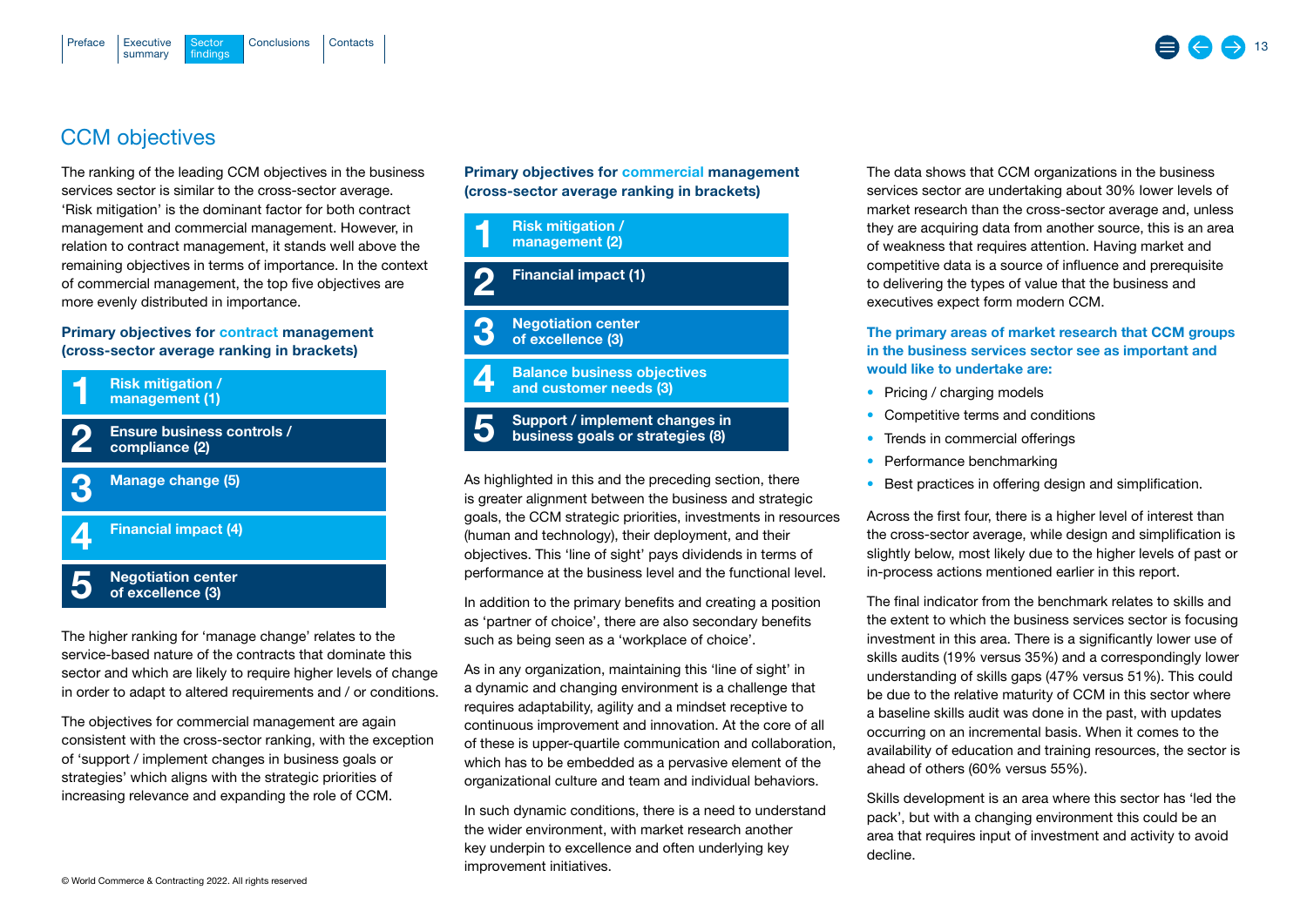<span id="page-13-0"></span>



## **Measurements**

As described in the previous sections of this report, the business services sector continues to invest significantly in people, tools and processes. When combined with a good line of sight and 'forward deployment' of the capability, performance improvements maintain their momentum.

This section starts by examining two of the most commonly used efficiency / productivity indicators – contracts managed per head and cycle times. Both of these must always be viewed with some caution and allowance made for differences in roles and responsibilities, or perceptions of complexity.

Taking first the average number of contracts typically being actively managed per head, in the pre-award phase is between 15% and 30% lower than cross-sector averages. In the post-award phase, this rises to around a 50% difference. While the variation between the pre- and postaward phases can be explained by other insights such as responsibilities and objectives, the difference with the cross-sector average deserves further investigation.

This sector has invested in higher-than-average levels of dedicated CCM resource and technology; therefore the levels of contracts managed per head could as a single measure be assumed to indicate lower levels of efficiency.





### Contracts handled per head – post-award



This must be considered not only in terms of volume, but also recognizing relative complexity of the contracts being handled (for example, services agreements by their nature tend to be more complicated and time-consuming than product contracts). There is also the question of the role performed and the extent to which it is adding measurable value – for example, growing revenue or margin. The orientation towards sell-side agreements is definitely a factor in this. Looking at a second indicator of efficiency, the findings are very different and in terms of cycle times, CCM activities in the business services sector are delivering a far more impressive result.

#### Contract cycle time domestic agreements (weeks)



| High-complexity                 | 25<br>27             |
|---------------------------------|----------------------|
| Medium-complexity               | 13<br>14             |
| Low-complexity                  | 6<br>7               |
| <b>Business services sector</b> | Cross-sector average |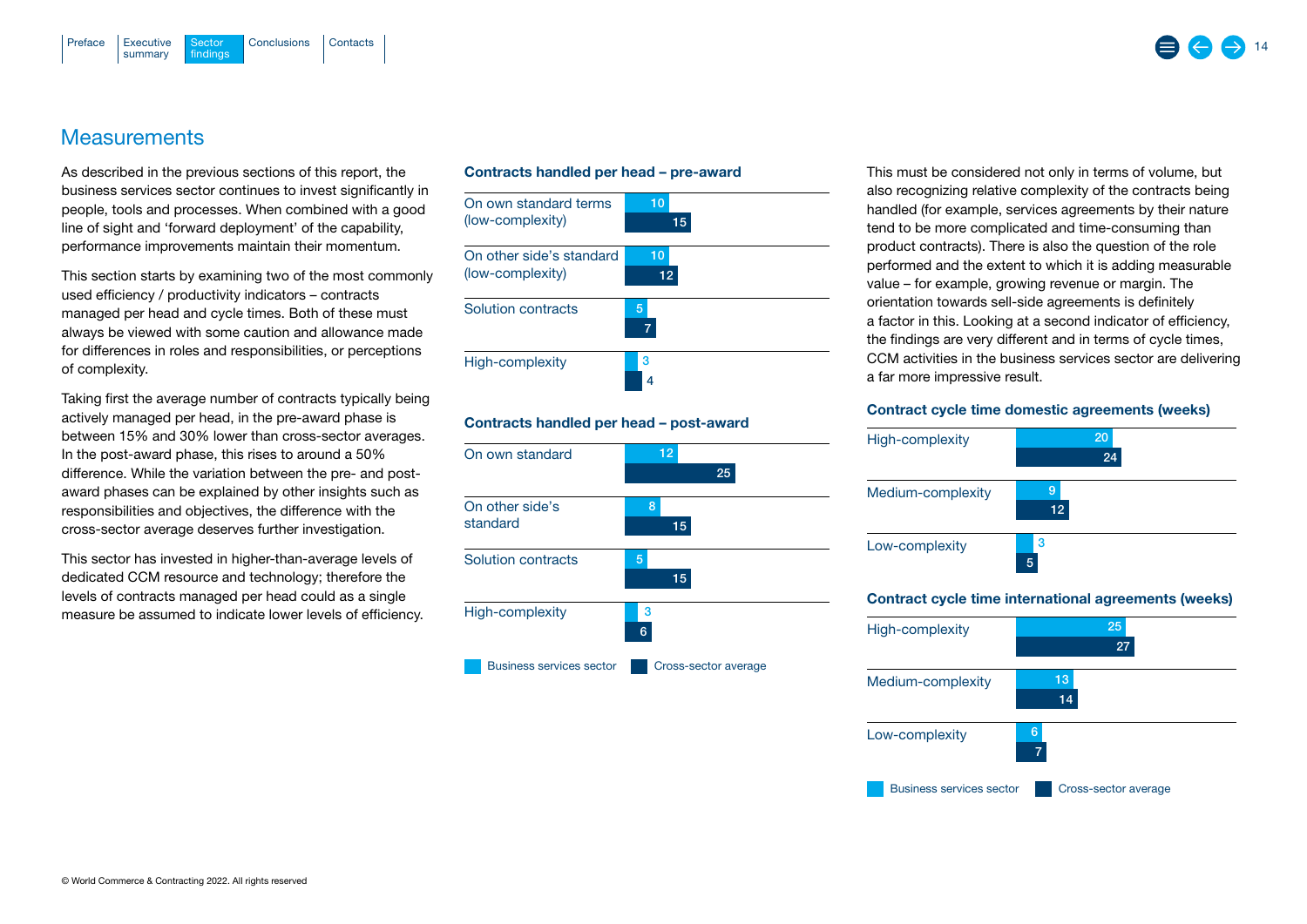<span id="page-14-0"></span>



#### Measurements (continued)

The cycle time data for different complexities of contracts in both domestic and international contexts shows this sector achieving some of the fastest times to closure across all categories. With contracts and the relationships they deliver seen as a critical element of the business offering, cycle times are critical enablers and creators of competitive advantage.

This combination of 'velocity to deal' and a focus on delivery unlocks value and savings faster and in a sustainable way, thereby creating business benefit for both the customer and supplier.

These performance measurements also need to be considered in the sector specific context where:

- Often the assets of the organization are the contracts they hold
- It is a services / knowledge-based sector
- It is 'leading the pack' as an early and high investor in CCM
- There continues to be high executive focus and value placed on CCM as a fundamental enabler of business value
- From WorldCC insights there are low levels of average value leakage, 4–5% versus cross-sector 9.2%.

When it comes to specific measurements and data capture, the items most frequently monitored are: (cross-sector ranking in brackets)

- Revenue improvements / contribution (12)
- Monitor satisfaction of customers / external (13)
- Improvement initiatives / business value) (7)
- Margin improvements or deterioration
- Negotiated benefits e.g. risk reduction, financial benefits (6)
- Volume of contracts / deals / negotiations per professional (3)
- Cost reductions achieved (1).

The first five areas on the list are more external- and business-focused than any other sector, with internal / efficiency measures (e.g, contracts per head, frequency of negotiation) – which often reveal little about quality of results – coming at the bottom of the list. The areas being monitored align to a great extent with the measures in place at the highest-performing organizations.

However, it is clear that for many these measurements are not fully established because the top items reported are far less meaningful or impressive:

- Average value of deals or contracts supported (7)
- Number of contracts negotiated (4)
- Contract compliance (during performance) (2)
- Cost avoidance (5)
- Adherence to contracted specifications or scope (3)
- Negotiated cost reduction / savings (1).

Compared to the list of areas monitored, the areas reported are more aligned with CCM operational efficiencies. Due to the relatively dispersed nature of CCM it is possible that areas monitored are fed into other business areas and reported through them rather than as CCM measures. Equally, due to the nature of the sector and the closeness of CCM to delivery performance the areas reported are relevant as the efficiency / cost of CCM is seen as a direct cost and therefore viewed as a contributor to financial performance of a project or opportunity.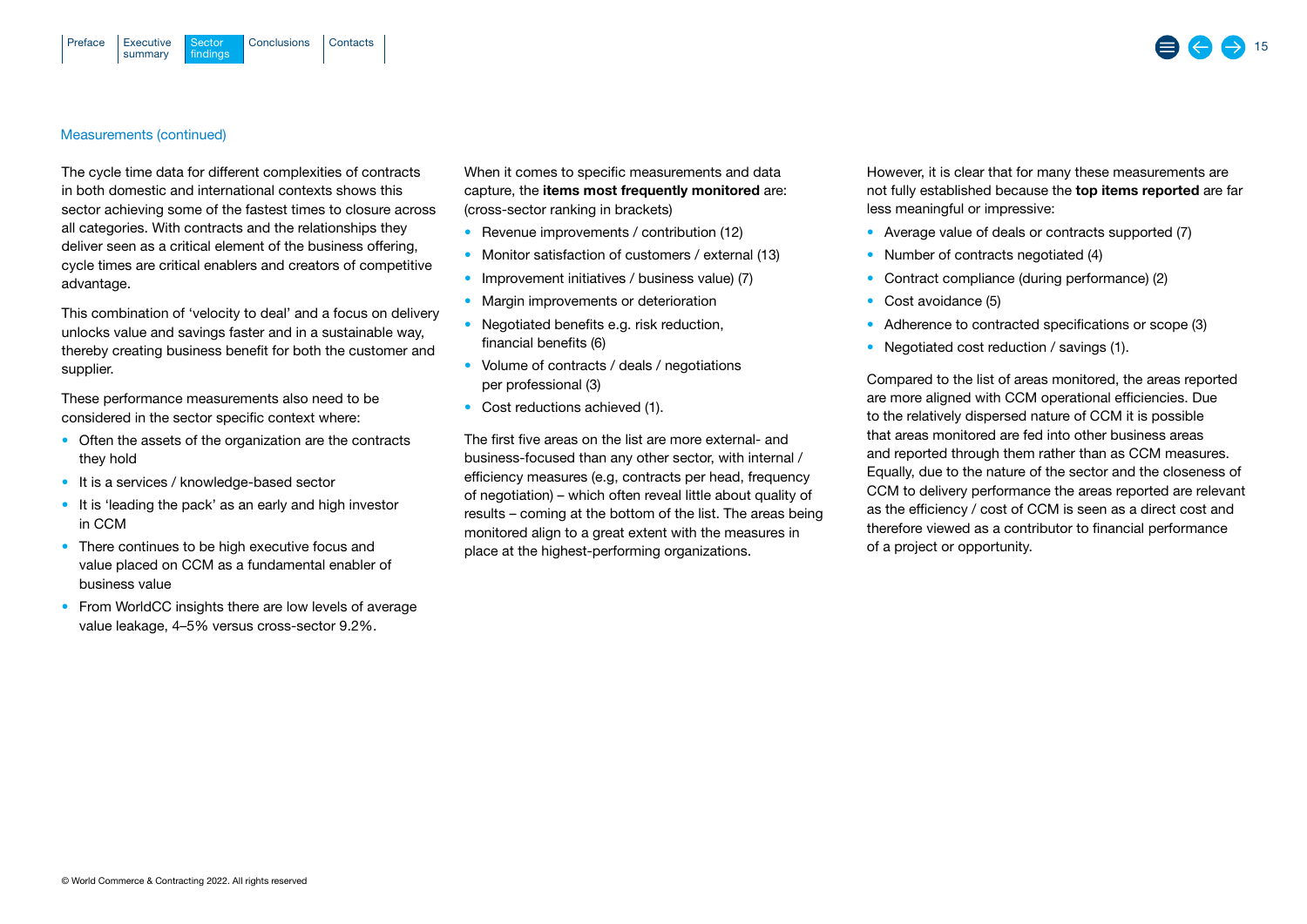## <span id="page-15-0"></span>Barriers to improvement

What factors are constraining the performance of CCM groups and the development of improved capabilities in the business services sector? While there is some similarity between this sector and the cross-sector average there are some differences in the ranking and importance given.

## Top five barriers



Two differences of note are that operational workload, while second on the list, is less frequently seen as an issue than in other sectors, perhaps driven by the higher adoption of technology coupled with the higher investments in dedicated CCM resources and processes.

The second area of difference relates to salary levels / attracting and retaining talent, which is ranked higher than the cross-sector ranking, making it to the top five list. This is in line with other sectors that were early investors in CCM capability. As the levels of executive interest grow across a wider number of sectors, the need for expertise also grows, creating a pull on resource from the more advanced sectors. While this is good to the extent that it raises the demand for CCM as a business-critical capability, it causes challenges for those 'leading the pack', such as the business services sector.

Finally, given the investment and the relative sophistication of CCM activity, it is disappointing to note the percentage still reporting problems with the timing of engagement. While the picture here is quite variable and correlates to the relative maturity of the CCM operations, it is clear that a significant proportion of CCM groups in this sector are still struggling to redefine their value and provide the proactive, adaptive capabilities and support that the business needs.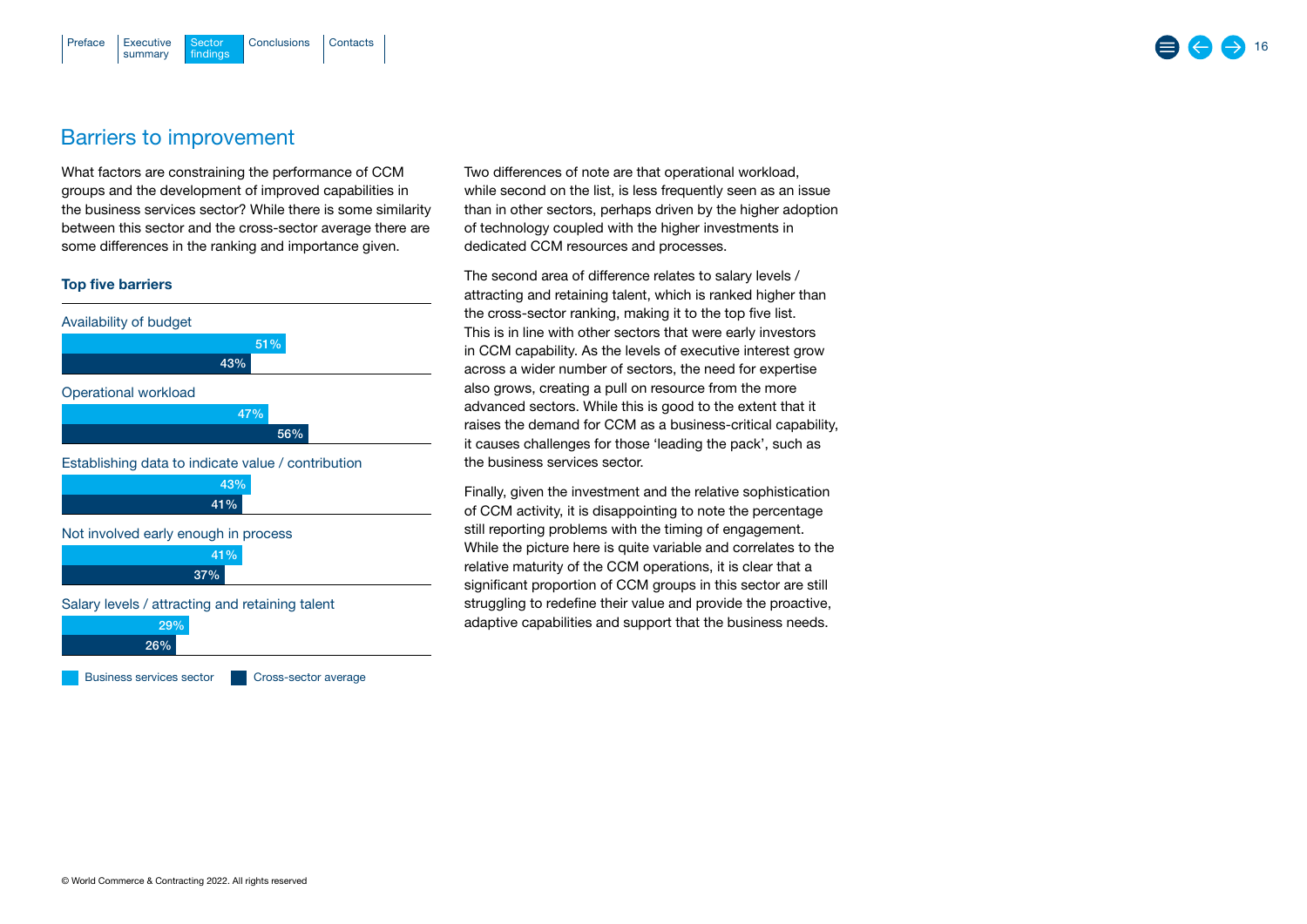## **Conclusions**

summary

<span id="page-16-0"></span>[Preface](#page-1-0)

The business services sector, as an early adopter and significant investor in CCM capability, is a sector with a disproportionate number of organizations that 'lead the pack' in terms of their performance.

However, there are other organizations in the sector that are clearly among the laggards and where the CCM role remains largely administrative or transactional in nature.

[Executive](#page-2-0) Sector Conclusions [Contacts](#page-17-0)

Sector findings

As described in this report, there are indications that levels of executive interest and focus remain high and are growing, along with levels of investment. Targeting the focus and investment will be critical to sustain the 'line of sight' from the external environment, through customer needs, to business goals, and then down to the CCM contribution to delivering these.

In the area of adopting CCM enabling technology, the balanced approach that aligns technology acquisition with the digitization strategy should pay dividends for many organizations as they develop their approaches to commercial / contract data management.

In parallel with this, and to support the increasingly digital environment, there may be a need to re-baseline the mindsets and skillsets required within the CCM practitioner community. The sort of advanced capabilities discussed in this report require an evolving blend of people, data and technology working together.

Whether a member of this sector, a supplier to it, a customer of it, or looking in from another sector, there is much that can be learned and adapted from the business services sector as one of the early adopters and higher-level investors in CCM capability.